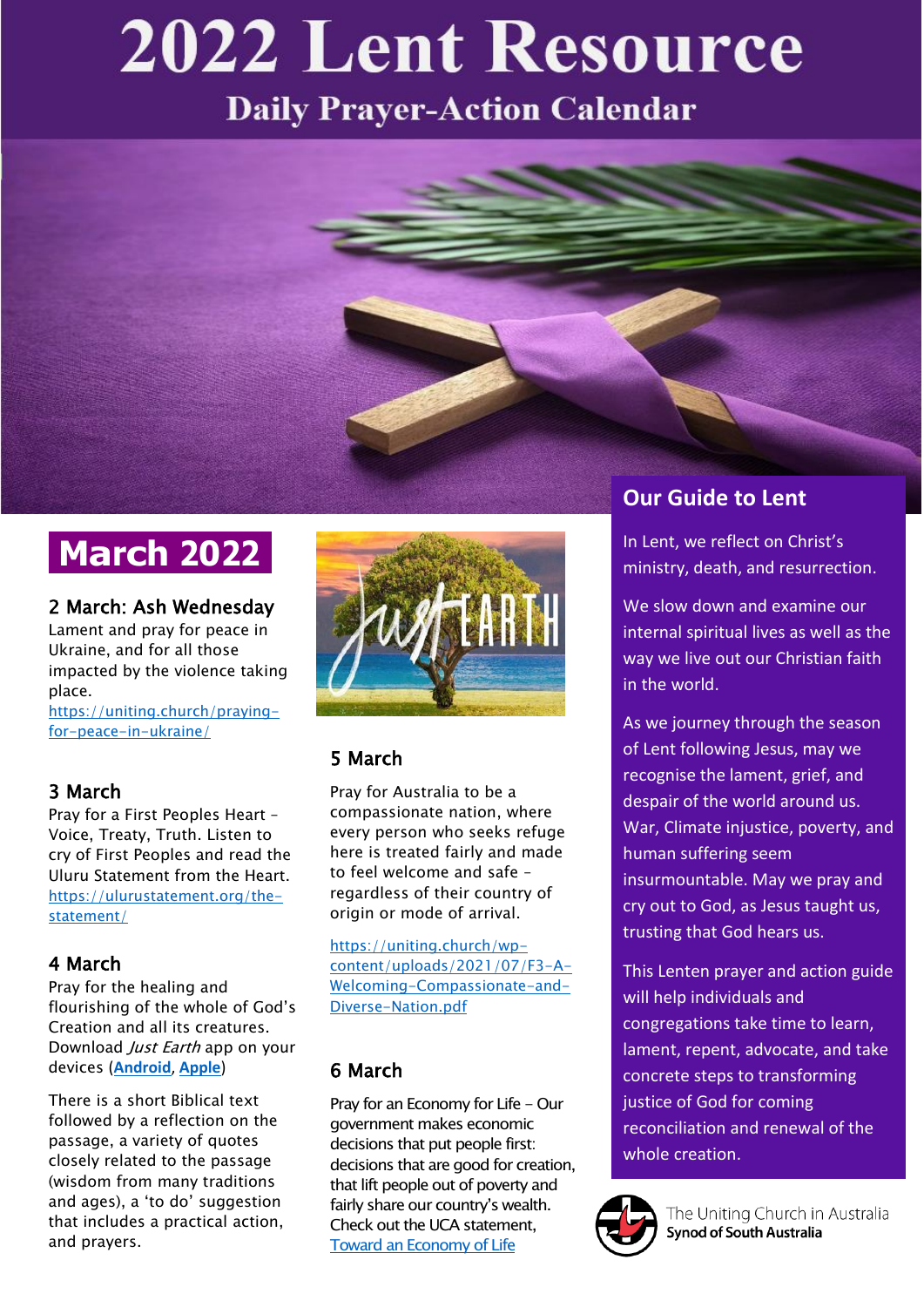#### 7 March

Pray for an Inclusive and Equal Society – where all are equal and free to exercise our rights equally, regardless of faith, cultural background, race, ability, age, sexual orientation and gender identity. Read UCA President's pastoral letter on the Religious Discrimination Bill [https://uniting.church/pastoral](https://uniting.church/pastoral-statement-religious-discrimination/)[statement-religious](https://uniting.church/pastoral-statement-religious-discrimination/)[discrimination/](https://uniting.church/pastoral-statement-religious-discrimination/)

#### 8 March

Celebrating the International Women's Day, pray and advocate for women's safety, gender-equality, and an end to gendered violence. Check out UCA resource on Domestic and Family Violence: BEYOND VIOLENCE [https://uniting.church/wp](https://uniting.church/wp-content/uploads/2021/05/DFV-Report_FINAL_web.pdf)[content/uploads/2021/05/DFV](https://uniting.church/wp-content/uploads/2021/05/DFV-Report_FINAL_web.pdf) [-Report\\_FINAL\\_web.pdf](https://uniting.church/wp-content/uploads/2021/05/DFV-Report_FINAL_web.pdf)

#### 9 March

Give or take up something in solidarity with those who live with less and raise money for projects including clean water, education and climate change advocacy. Join UnitingWorld in 2022 lent event:

[https://donate.unitingworld.org.](https://donate.unitingworld.org.au/event/lent-event/home) [au/event/lent-event/home](https://donate.unitingworld.org.au/event/lent-event/home)

#### 10 March

Lament Aboriginal deaths in custody and pray for reducing incarceration of First Peoples

through meaningful, effective, culturally appropriate and research-based policies and programs.

#### 11 March

Pray for an end to mandatory and indefinite off-shore and on-shore detention programs. [https://sa.uca.org.au/justice](https://sa.uca.org.au/justice-advocacy/refugees-and-asylum-seekers/resources)[advocacy/refugees-and-asylum](https://sa.uca.org.au/justice-advocacy/refugees-and-asylum-seekers/resources)[seekers/resources](https://sa.uca.org.au/justice-advocacy/refugees-and-asylum-seekers/resources)

#### 12 March

Watch a series of seven short videos, 'Lessons from COVID 19 for the Climate Emergency' [https://www.youtube.com/c](https://www.youtube.com/channel/UC2KelfQhz4XY-sjDb-dcJjg) [hannel/UC2KelfQhz4XY](https://www.youtube.com/channel/UC2KelfQhz4XY-sjDb-dcJjg)[sjDb-dcJjg](https://www.youtube.com/channel/UC2KelfQhz4XY-sjDb-dcJjg)

Share it with your family, friends and start a small group in your congregation for discussion and taking Climate actions together.

#### 13 March

Ask your local political candidates about their housing policy: What commitment will you make to increasing social housing? Will you increase funding to programs that more adequately support people experiencing homelessness?



#### 14 March

Pray and join Christians United For Afghanistan in calling on the Federal Government to act swiftly to protect people from Afghanistan, reunite families, and welcome a special refugee intake of 20,000 men, women and children to Australia. Sign at the link here:

[https://www.unitedforafghanis](https://www.unitedforafghanistan.com/#sign) [tan.com/#sign](https://www.unitedforafghanistan.com/#sign)

#### 15 March

Ask your local political candidates about their refugee policies: Will your government improve access to state services for asylum seekers living in poverty in South Australia? Will your government fund to address the homelessness and disadvantage experienced by asylum seekers?

#### 16 March

Pray for Flourishing Communities, Regional, Remote and Urban - Housing and Mental Health in the Bush. Donate to Frontier Services [https://frontierservices.org/do](https://frontierservices.org/donate/) [nate/](https://frontierservices.org/donate/)

#### 17 March

It's National Close the Gap Day. Advocate for sufficient funding to achieve the Closing the Gap targets, prioritising Aboriginal and Torres Strait Islander communitycontrolled organisations to deliver services wherever possible. Join the Close the Gap Campaign <https://antar.org.au/close-gap>

#### 18 March

Pray for State and Federal Elections.

#### 19 March

On this State Election Day, cast your vote for a just society with the needs of the most vulnerable and protection of God's creation in prayer and mind.

#### 20 March

Consider planning with others at church for an Earth Day/Easter Sunday celebration, on 17 April. (Earth Day is 22 April). Resources available at [www.creationjustice.org/earth](http://www.creationjustice.org/earth-day-Sunday)[day-Sunday](http://www.creationjustice.org/earth-day-Sunday)

#### 21 March

Marking the International Day for the Elimination of Racial Discrimination, pray for racial justice using an [ecumenical prayer.](https://www.oikoumene.org/resources/documents/ecumenical-prayer-to-mark-the-international-day-for-the-elimination-of-racial-discrimination) Check out UCA resource for [anti](https://uniting.church/towards-intentionally-anti-racist-worship/)racist [worship.](https://uniting.church/towards-intentionally-anti-racist-worship/)

[https://uniting.church/towards](https://uniting.church/towards-intentionally-anti-racist-worship/)[intentionally-anti-racist-worship/](https://uniting.church/towards-intentionally-anti-racist-worship/)

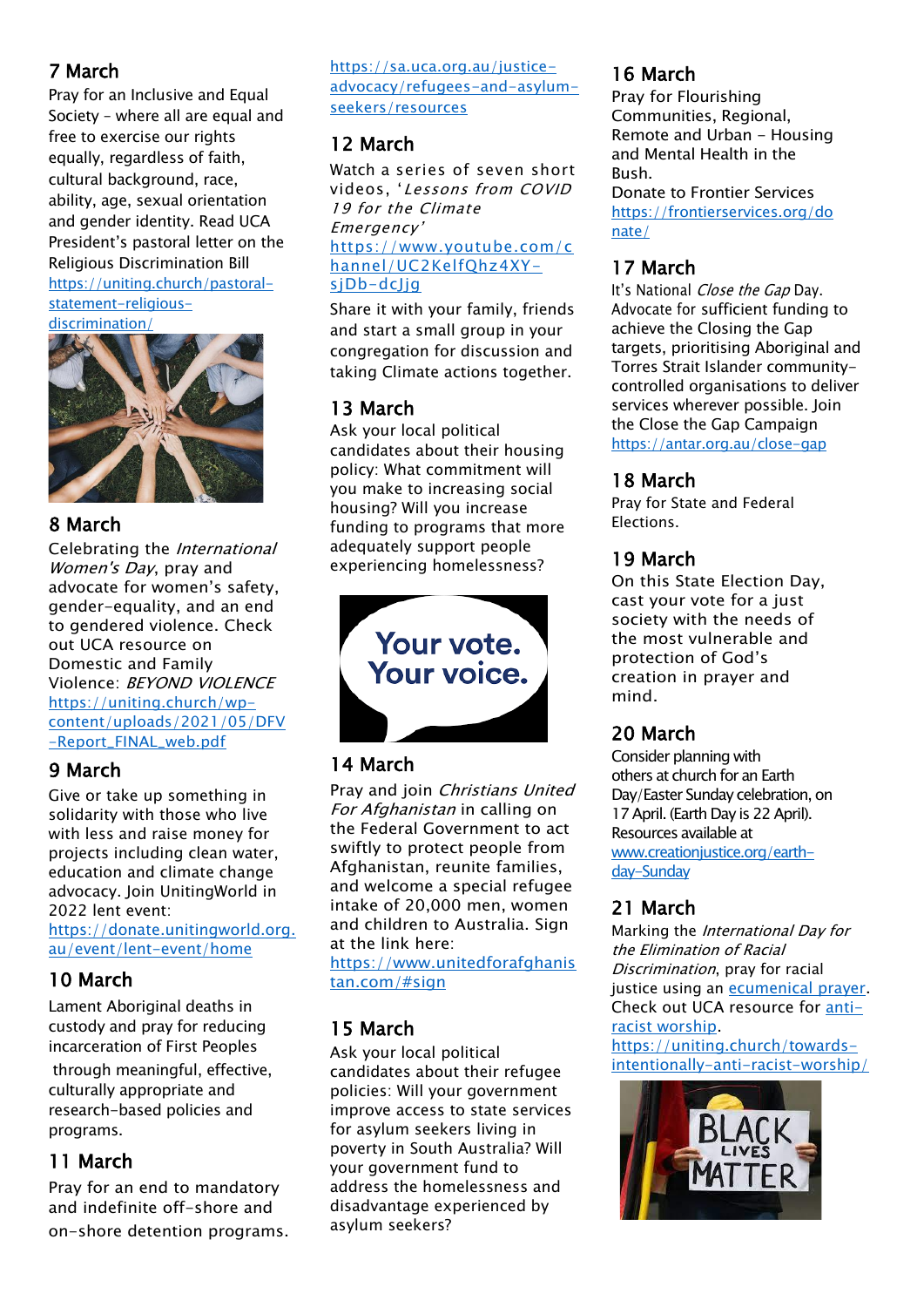#### 22 March

Marking [World Water Day,](http://www.worldwaterday.org/) try taking shorter showers, installing water-efficient shower heads, installing rain water tanks, limiting lawn sizes and only planting native plant species.



#### 23 March

Pray for UAICC, Indigenous communities and leaders of Raukkan, in the APY Lands, Oodnadatta, Port Augusta, Salisbury and Synod Covenanting Committee.

#### 24 March

Pray for culturally and linguistically diverse (CALD) neighbours, seasonal workers and international students.

Check out [Mapping](https://sa.uca.org.au/filestore/CALD/CALD%20Research%20Report-Mission%20Resourcing-Jan-2022.pdf)  [Intercultural Neighbourhoods](https://sa.uca.org.au/filestore/CALD/CALD%20Research%20Report-Mission%20Resourcing-Jan-2022.pdf)  [in SA: CALD & Intercultural](https://sa.uca.org.au/filestore/CALD/CALD%20Research%20Report-Mission%20Resourcing-Jan-2022.pdf)  [Ministry Survey](https://sa.uca.org.au/filestore/CALD/CALD%20Research%20Report-Mission%20Resourcing-Jan-2022.pdf)  [https://sa.uca.org.au/cald/cal](https://sa.uca.org.au/cald/cald-events-and-resources) [d-events-and-resources](https://sa.uca.org.au/cald/cald-events-and-resources)

#### 25 March

In solidarity with young people, pray and support *School Strike* for the Climate.

Watch ["Why does the Uniting](https://www.youtube.com/playlist?list=PL8BcbEAsLWOo9-gMjfcKGDRX-rZRiaZeP)  [Church support the School](https://www.youtube.com/playlist?list=PL8BcbEAsLWOo9-gMjfcKGDRX-rZRiaZeP)  [Strike 4 Climate Movement?"](https://www.youtube.com/playlist?list=PL8BcbEAsLWOo9-gMjfcKGDRX-rZRiaZeP) video.

#### 26 March

Join 2022 [Earth Hour](https://www.earthhour.org.au/) by switching off at 8:30 pm. <https://www.earthhour.org.au/>

#### 27 March

Learn about how your congregation might grow and strengthen its response to Climate change with a new NCLS report, They Shall Inherit the Earth. Register to receive a copy of the full research report [here.](https://www.tearfund.org.au/news-and-events/they-shall-inherit-the-earth-report-on-christian-attitudes-to-climate-change-subscribe)

[https://www.tearfund.org.au/ne](https://www.tearfund.org.au/news-and-events/they-shall-inherit-the-earth-report-on-christian-attitudes-to-climate-change-subscribe) [ws-and-events/they-shall](https://www.tearfund.org.au/news-and-events/they-shall-inherit-the-earth-report-on-christian-attitudes-to-climate-change-subscribe)[inherit-the-earth-report-on](https://www.tearfund.org.au/news-and-events/they-shall-inherit-the-earth-report-on-christian-attitudes-to-climate-change-subscribe)[christian-attitudes-to-climate](https://www.tearfund.org.au/news-and-events/they-shall-inherit-the-earth-report-on-christian-attitudes-to-climate-change-subscribe)[change-subscribe](https://www.tearfund.org.au/news-and-events/they-shall-inherit-the-earth-report-on-christian-attitudes-to-climate-change-subscribe)

#### 28 March

Watch short videos for raising Christian-global awareness of Climate change:[https://www.tear](https://www.tearfund.org.au/living-faithfully-in-a-changing-climate) [fund.org.au/living](https://www.tearfund.org.au/living-faithfully-in-a-changing-climate)[faithfully-in-a](https://www.tearfund.org.au/living-faithfully-in-a-changing-climate)[changing-climate](https://www.tearfund.org.au/living-faithfully-in-a-changing-climate)

#### 29 March

Grab a copy of your home energy bill and calculate your carbon footprint. Watch Household Calculator Video: [https://vimeo.com/5998595](https://vimeo.com/599859595) [95](https://vimeo.com/599859595)

#### 30 March

Check out TOWARDS ZERO EPISODE videos and accompanying resources [https://uniting.church/towar](https://uniting.church/towards-zero-2/) [ds-zero-2/](https://uniting.church/towards-zero-2/)

#### 31 March

Check out [Climate](https://assets.tearfund.org.au/files/TEAR_Climate-Action-Kit-Group-Guide.pdf) Action Kit [\(Group](https://assets.tearfund.org.au/files/TEAR_Climate-Action-Kit-Group-Guide.pdf) Guide) for your community and congregation.

[https://assets.tearfund.org.au/](https://assets.tearfund.org.au/files/TEAR_Climate-Action-Kit-Group-Guide.pdf) [files/TEAR\\_Climate-Action-Kit-](https://assets.tearfund.org.au/files/TEAR_Climate-Action-Kit-Group-Guide.pdf)[Group-Guide.pdf](https://assets.tearfund.org.au/files/TEAR_Climate-Action-Kit-Group-Guide.pdf)



# **April 2022**

#### 1 April

We can see through the biodiversity of all God's creation that God loves diversity. God loves diversity among people, too. Yet, it is easy to only associate with people most like ourselves. Go out of your way to contact a person who differs from you by gender,culture, nationality, creed, faith, economic resources, or life- style. Read Ephesians 2:11-22.

# 2 April

Consider adopting a new spiritual practice that makes you more attuned to God's creation. Find ideas at [Get outside for lent 2021](https://ecochurch.arocha.org.uk/wp-content/uploads/2021/10/W1_1-Get-outside-for-lent-Salisbury-Diocese.pdf)  [whole course](https://ecochurch.arocha.org.uk/wp-content/uploads/2021/10/W1_1-Get-outside-for-lent-Salisbury-Diocese.pdf)  [\(arocha.org.uk\),](https://ecochurch.arocha.org.uk/wp-content/uploads/2021/10/W1_1-Get-outside-for-lent-Salisbury-Diocese.pdf) [www.centerforspiritualityin](http://www.centerforspiritualityinnature.org/practices) [nature.org/practices](http://www.centerforspiritualityinnature.org/practices)

#### 3 April

Remember your baptism today. What does it mean to you to bebaptised? Spend some time praying or journaling about what happens to this sacrament when the world's waters become polluted and inaccessible?

#### 4 April

Learn about how to be a good global neighbour with UnitingWorld's Bible Study series: [https://donate.unitingworld.org.au/](https://donate.unitingworld.org.au/event/lent-event/bible-study) [event/lent-event/bible-study](https://donate.unitingworld.org.au/event/lent-event/bible-study)

#### 5 April

Donate to help put power in the hands of ordinary people to earn an income, keep their children in school or get access to clean water:

[https://donate.unitingworld.or](https://donate.unitingworld.org.au/event/lent-event/lent-event-donate) [g.au/event/lent-event/lent](https://donate.unitingworld.org.au/event/lent-event/lent-event-donate)[event-donate](https://donate.unitingworld.org.au/event/lent-event/lent-event-donate)

#### 6 April

Spend sometime problem-solving on reducing food waste at home and at church.